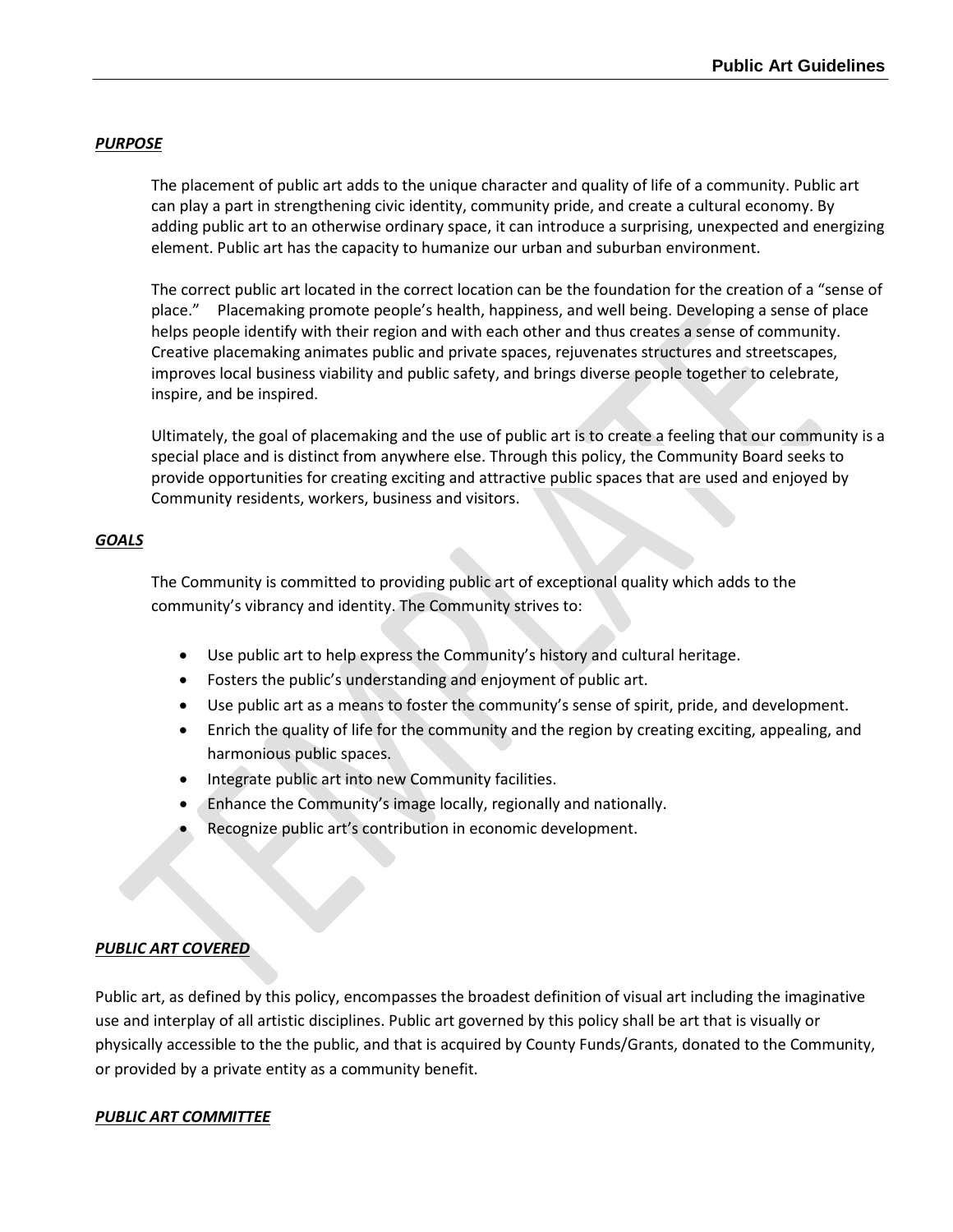As needed, the Community Supervisor shall recommend the creation of an ad-hoc public art Committee. The Committee's responsibilities include budget supervision, securing a site location, releasing RFPs for art work, selection of winning artists, contracting with artists, supervising fabrication and placement, and coordination and dedication of art pieces. The Committee shall be made up of four to ten appointees. The Committee members should be a diverse group representing citizens, neighborhoods, businesses, associations, artists, architects, landscape architects, engineers, urban designers, etc. All members must be free of conflict of interest or potential for financial gain.

Whenever appropriate, the Committee is encouraged to have an outreach program that receives input from surrounding neighborhoods, businesses, associations, artists, architects, landscape architects, engineers, urban designers, etc.

# **ART SELECTION PROCESS**

The phases below outline a suggested program for carrying out a commissioned public art project. These phases are intended to be guidelines, as it is recognized that each commission is unique and adjustments will need to be tailored to each individual project.

Phase One: Creation of Request for Proposals (RFP).

Prior to sending out the RFP, the Public Art Committee will meet to assess the specific needs, requirements and expectations of public art installation. It is recommended that the Committee establish scoring criteria at this point and it be included in any RFP.

With agreement on the public art project and support from the Community Board, the Committee should prepare and send out a RFP to artists. This Call includes project specifics regarding the location, style or nature of the placement, type and theme of project, and a budget. The Call is distributed to artists locally, throughout Michigan and nationally, so that the best possible pool of candidates can be assembled.

Applicants may be asked for the following:

- Small scale model or rough draft of a three-dimensional work (when appropriate) or complete drawing of a two-dimensional work.
- Drawings or photographs that demonstrate the relationship of the artwork to the site.
- Material samples for the artwork and any relevant construction materials.
- Installation details.
- Description of routine maintenance and estimate of maintenance costs.
- Artist's resume.
- Statement of interest in the project.
- Budget.

Phase Two: Artist Selection and Contracts

Proposed gifts, loans, creation, and selection of Public Art will be reviewed by the Public Art Committee with a recommendation to the Community Board for final action. The following criteria will be used in any recommendation: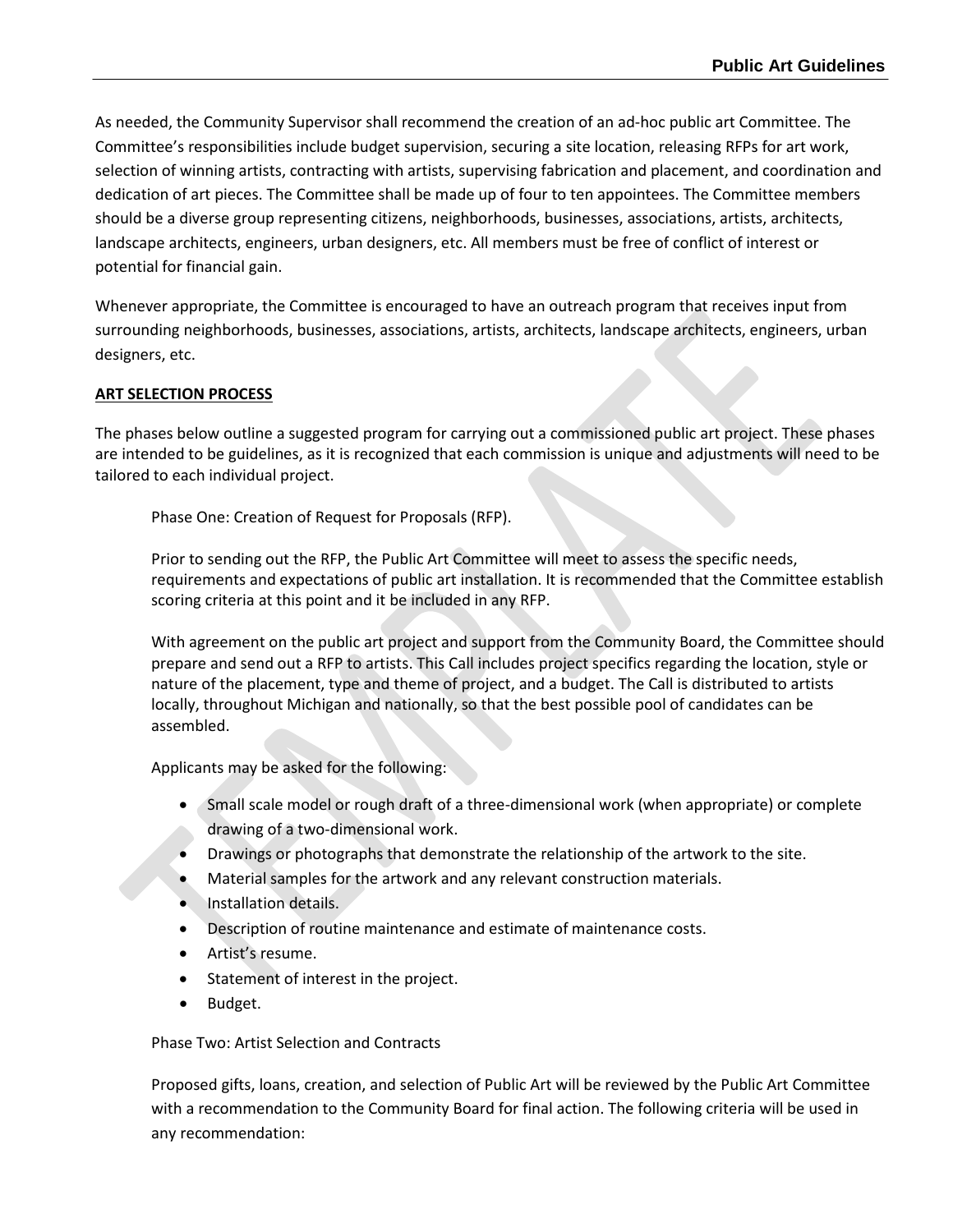- Use of local artists.
- Quality and condition of the art work.
- Context in the Community's collection. Does art work enhance the existing collection or add diversity? How does the piece engage the public? Are the materials appropriate? Is the piece susceptible to vandalism or graffiti?
- Availability of an appropriate site.
- Durability of the art work.
- Ability to maintain the art work.
- Aesthetic merit.

Contacts will be completed under the supervision of the Community Manager and Community Attorney when needed. Art ownership shall be transferred the Community at the time of installation, with no rights remaining with the artists. The contract should protect the Community from the artists duplicating the exact work for sale to others.

During design and installation, the public art Committee shall work with the artist to ensure all objectives are being met. Once the art is installed, the Committee will hold a dedication ceremony to formally introduce the art and the artist will be identified with an appropriate plaque on the site.

Phase Three: Documentation/Evaluation

Periodically, the Committee will review the Public Art guidelines to determine how they can be improved to better meet the community's needs and interests, and the goals of the public art program, especially immediately following a selection.

#### **GENERAL GUIDELINES**

- Donated or loaned art work will include identifying plaques.
- All donated works will become part of the Community's art collection and as such may be relocated or decommissioned.
- Monetary donations to help fund public art acquisitions will be accepted at any time and the Community will set money aside in a separate account to be used only for new art purchases.
- Proposed commissioned memorial art shall not ordinarily honor a living person, unless that person has made a significant and outstanding contribution to the arts or service to the Community. A waiting period of at least one year should elapse before any nomination occurs.
- Relocation or decommissioning of art work while at the sole discretion of the Community, one or more of the following reasons may be considered:
	- o The condition or security of the art work cannot be reasonably guaranteed in its present location.
	- o The art work presents a public safety risk.
	- o The art work is damaged and repair is not feasible.
	- o Significant changes in the use, character or actual design of the site requires a re-evaluation of the art work's relationship to the site.
	- o The art work requires excessive maintenance or has failures of design or workmanship.

#### **FUNDING**